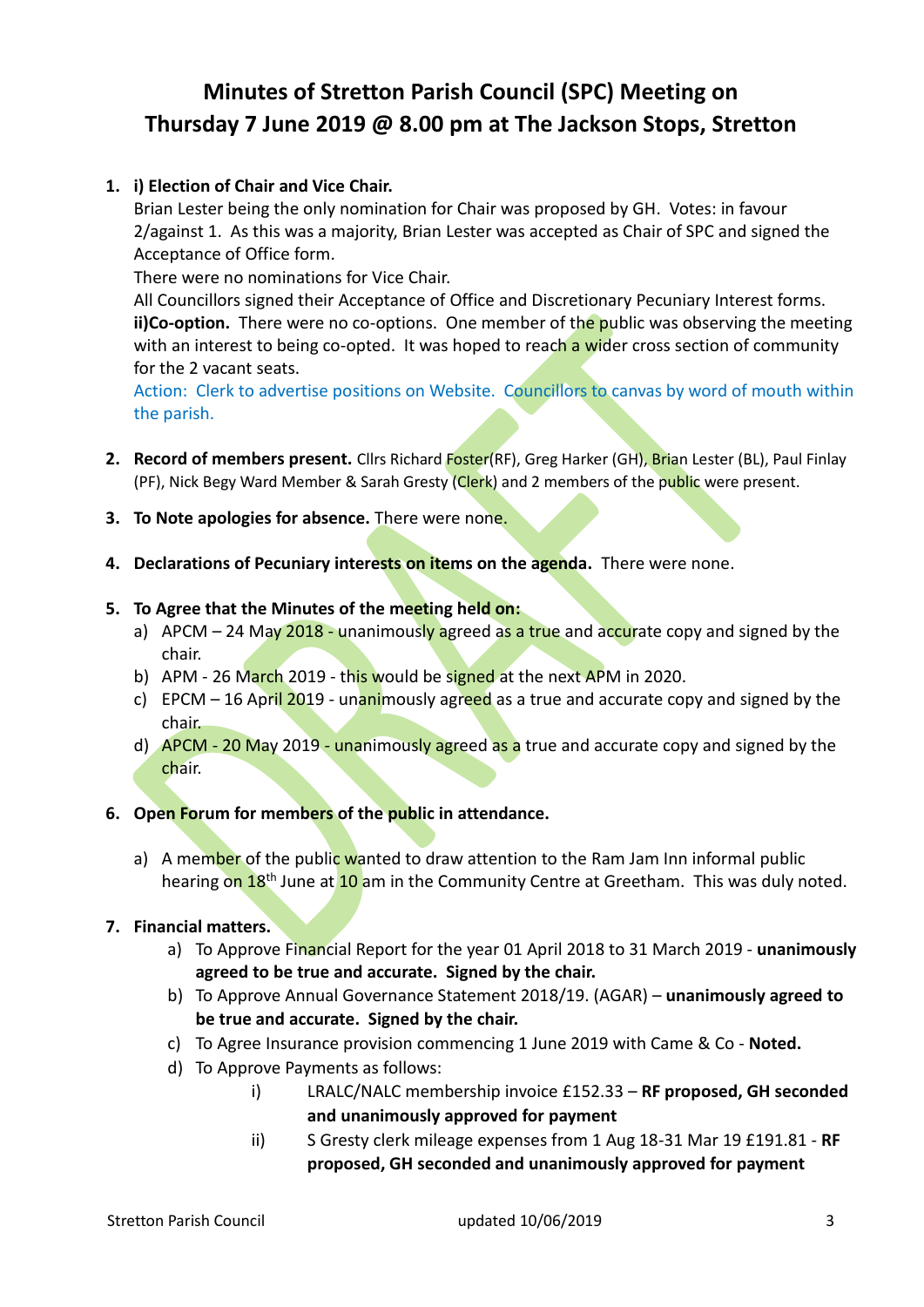- iii) Came & Co insurance £302.85 **RF proposed, GH seconded and unanimously approved for payment**
- iv) ICO direct debit £40 Data protection. **Noted**
- e) To Note the Receipts as follows:
	- i. RCC Precept £4600 **Noted**
	- ii. Printing Essendine Parish Council £2.35 **Noted**
	- iii. Printing Carlby Parish Council £2.20 **Noted**

Action: Clerk in future to record period dates.

#### **8. Regulatory Documents for 2019/20.**

- a) Standing Orders **RF approved, PF Seconded and unanimously approved with no amendments.**
- b) Assets Register  $-c/f$  to next agenda. GH to clarify emergency equipment stock and review Register with Clerk.
- c) General Data Protection Policy **RF approved, PF Seconded and unanimously approved with no amendments.**
- d) Risk Management **RF approved, PF Seconded and unanimously approved with no amendments.**
- 9. **LRALC** AGM delegate Saturday 15<sup>th</sup> June 10-3 at Glenfield, Leicester. No-one was available to attend.

#### **10. Planning:**

To Note the following applications:

i) **2019/0347/FUL** Proposal: 1.5 storey extension and change of windows to front of house and conversion of garage. Spinney Bungalow, Clipsham Road, Stretton, Rutland LE15 7QS

**SPC Decision:** No objection but noted that English Nature had directed a bat survey be carried out before permission could be granted. Action: Clerk to reply

ii) **2019/0009/APPEAL** Ref: APP/A2470/W/18/3218899 Appeal by Godwin Developments For: Demolition of the existing Ram Jam Inn and redevelopment of the site to provide three drive-thru units (Use Class A3/A5) and one drive-to unit (Use Class A1/A3) with associated parking and landscaping. Site Ram Jam Inn, Great North Road, Greetham, Oakham Appeal Start Date: 9 May 2019.

**SPC Decision:** The SPC's past comment were fairly comprehensive and still stand. Noted that no mention had apparently been made of the footpath between Stretton and Greetham as a compensatory offset for the disruption.

Action: Nick Begy was attending the appeal and would reiterate Stretton's views. Clerk to submit reply to RCC.

iii) **2019/0433/FUL:** The proposed development comprises the following components: - A southern extension to Clipsham Quarry, primarily to release further Blockstone reserves;

- Restoration of the Southern Extension through the importation of restoration material;

- Continuation of aggregate extraction including flooring and walling stone along with Lincolnshire Limestone within the existing quarry; and